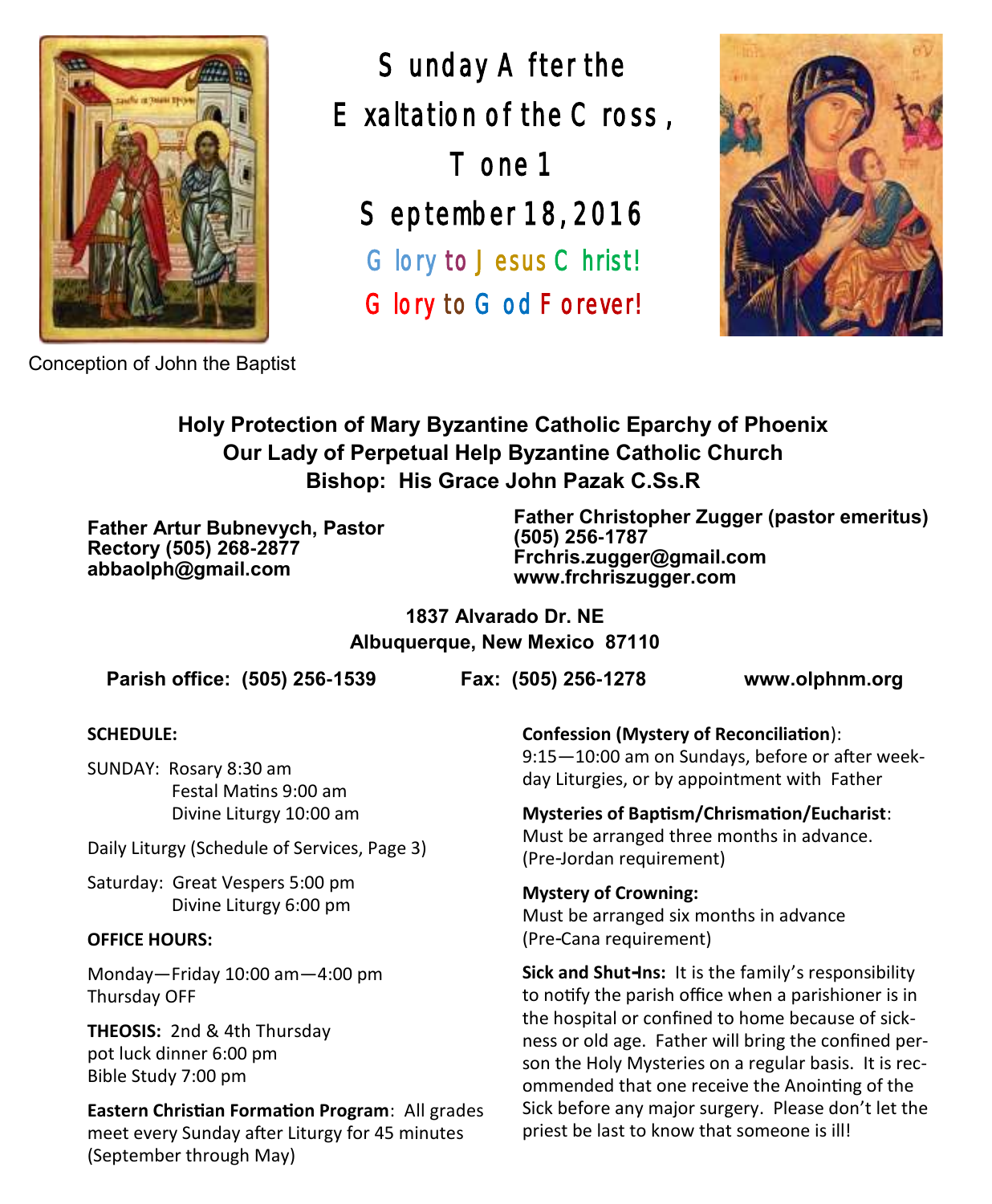**Welcome to our Church! If you are looking for a spiritual home, contact Father Artur or the office staff for more information. God bless you.**

| Today                                 | Epistle: Galatians 2:16-20; Gospel: Mark 8:34-9:1                                                                      |                                                                                                                                                   |  |  |  |
|---------------------------------------|------------------------------------------------------------------------------------------------------------------------|---------------------------------------------------------------------------------------------------------------------------------------------------|--|--|--|
|                                       | $8:30$ am<br>9:00 am<br>10:00 am                                                                                       | Rosary<br>Matins/Confessions<br>Divine Liturgy for Parishioners, Benefactors & Friends<br>Catechetical Sunday/Blessing of ECF Teachers & Students |  |  |  |
| September 19<br><b>Monday</b>         | Post Festive of the Exaltation /Trophimus & Others Martyrs<br>Epistle: Philippians 1:1-7; Gospel: Luke 3:19-22         |                                                                                                                                                   |  |  |  |
|                                       |                                                                                                                        | NO DAILY LITURGY                                                                                                                                  |  |  |  |
| <b>September 20</b><br><b>Tuesday</b> | Post festive of the Exaltation/Eustace and Others Martyrs<br>Epistle: Philippians 1:8-14; Gospel: Luke 3:23-4:1        |                                                                                                                                                   |  |  |  |
|                                       |                                                                                                                        | NO DAILY LITURGY                                                                                                                                  |  |  |  |
|                                       | $6:15$ pm                                                                                                              | CAFÉ at UNM                                                                                                                                       |  |  |  |
| September 21<br>Wednesday             | Leave taking of the Exaltation of the Holy Cross/Codratus Apostle<br>Epistle: Philippians 1:12-20; Gospel: Luke 4:1-15 |                                                                                                                                                   |  |  |  |
|                                       | $5:30 \text{ pm}$                                                                                                      | <b>OLPH Devotions</b>                                                                                                                             |  |  |  |
|                                       |                                                                                                                        | NO DAILY LITURGY                                                                                                                                  |  |  |  |
| September 22<br><b>Thursday</b>       | <b>Phocas Bishop-Martyr</b><br>Epistle: Philippians 1:20-27; Gospel: Luke 4:16-22                                      |                                                                                                                                                   |  |  |  |
|                                       | 6:00 pm Pot-luck dinner<br>7:00 pm THEOSIS Bible Study/Matthew                                                         |                                                                                                                                                   |  |  |  |
| September 23<br><b>Friday</b>         | <b>Conception of John the Baptist</b><br>Epistle: Galatians 4:22-31; Gospel: Luke 1:5-25                               |                                                                                                                                                   |  |  |  |
|                                       | $6:00$ pm                                                                                                              | NO DAILY LITURGY<br>Women's Spiritual Enrichment Weekend                                                                                          |  |  |  |
| September 24<br><b>Saturday</b>       | <b>Thecla Proto-Martyr</b><br>Epistle: 1 Corinthians 15:58-16:3; Gospel: Luke 4:31-36                                  |                                                                                                                                                   |  |  |  |
|                                       | NO EVENING VESPERS/LITURGY<br>10:00 am-5:00 pm Women's Spiritual Enrichment Weekend                                    |                                                                                                                                                   |  |  |  |
| September 25<br>Sunday                | 19th Sunday after Pentecost<br>Epistle: 2 Corinthians 11:31-12:9; Gospel: Luke 5:1-11                                  |                                                                                                                                                   |  |  |  |
|                                       | $8:30$ am<br>9:00 am<br>10:00 am                                                                                       | Rosary<br><b>Festive Matins/Confessions</b><br>Divine Liturgy for Parishioners, Benefactors & Friends                                             |  |  |  |
|                                       |                                                                                                                        | <b>Holy Mysteries of Christian Initiation</b><br>for Stefania Eleanora Salazar                                                                    |  |  |  |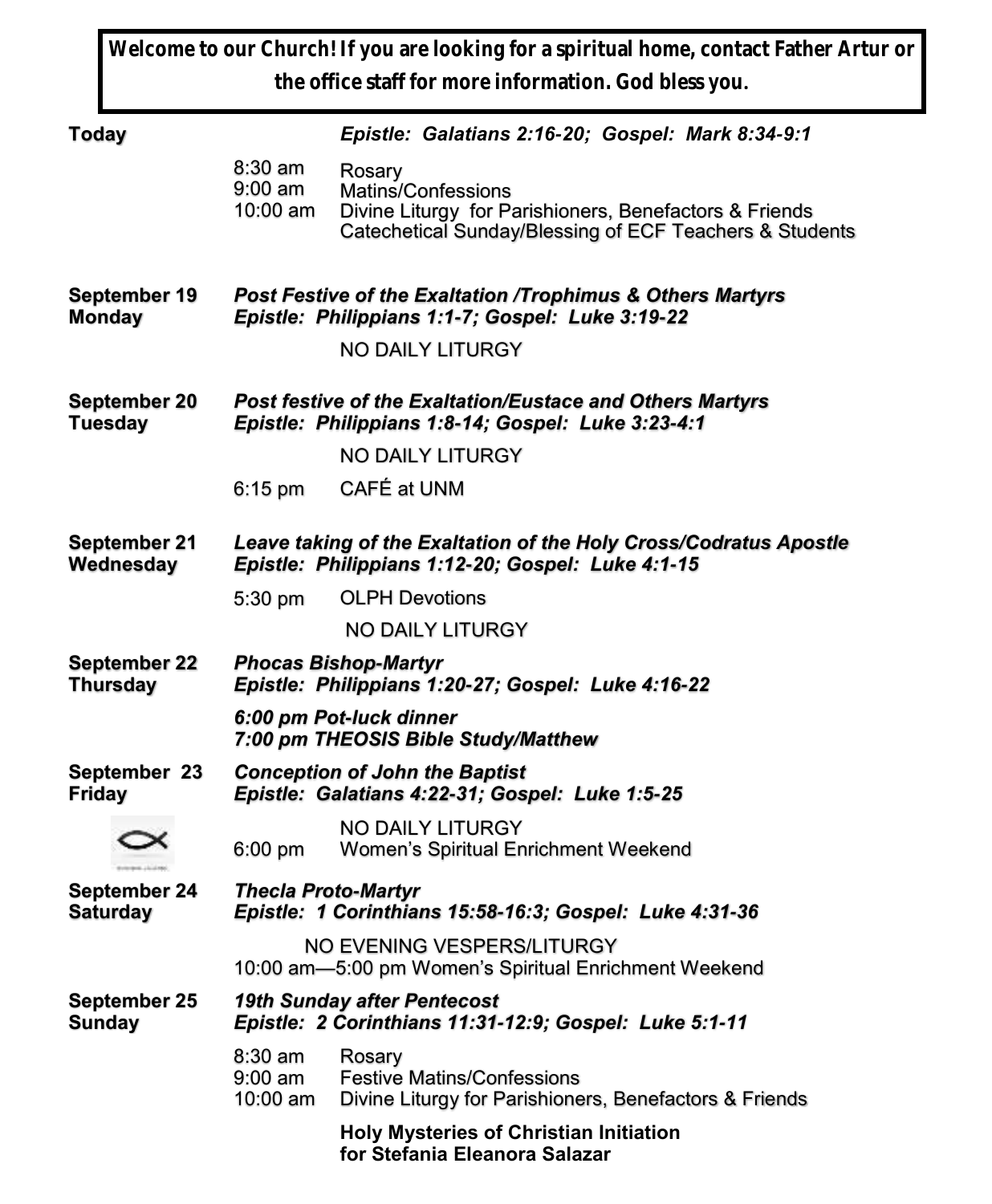Physician and Help of Those in sickness, Redeemer and Savior of the infirm; O Master and Lord of all, grant healing to your servants. Be clement, show mercy to those who have sinned much, and deliver them, O Christ, from their Iniquities, that they may glorify Your might divine

Sharif Rabadi Stephen Horner Katrina Anderson Abraham Haddad Jenny Ford Threima Leech Priscilla Hughes Steve Jakymiw Lillian Murphy Marilyn Fore Demetrius Yackanich Sven & Barbara Svensson Jean Pesce Keith Romero

Fr. Julian Gnall Henry Zugger John & Margie Disque Phillip Fall Laura Dominquez Olga Bodnar Frances Brannan J ohn Deflice Mary Ann Kosty Jordan Smith Maggie Batsel Henry Burnette

William Frank Joseph Koetter Mary Nell Preisler Mike Harahuc Robert Zadel Jack & Lorraine Hubbell Quintin Santmaria & Family Heather Mattax Larry Bennett Paola Terlaza Ruth Sousa Michelle O'Brien

Prayers in honor of and to the Blessed Virgin are a powerful weapon against sin, and for healing. If you recite the Rosary at home, please offer these intentions, and join us on Sunday at 8:30 am. Those who recite the Akathist to the Mother of God or the Rosary receive a partial indulgence when they do so in private, plenary indulgence when they do so as a group

### **Intentions of the Rosary**

1st Decade: Help for persecuted Catholics, especially in communist and Islamic states

2nd Decade: Spiritual and physical growth of our parish and the Byzantine Catholic Church

3rd Decade: Increase in vocations to priesthood, diaconate, and consecrated life to serve the Byzantine Catholic Church 4th Decade: Repose of the souls who have no one praying for them

5th Decade: Healing of the sick in body, mind and soul



Vocation Icon Today: Riley Next Sunday: Jilek

### **Holy Father's Intentions for September**

**Universal: Centrality of the Human Person.** That each may contribute to the common good and to the building of a society that places the human person at the center.

**Evangelization: Mission to Evangelize**. That by participating in the Sacraments and meditating on Scripture, Christians may become more aware of their mission to evangelize.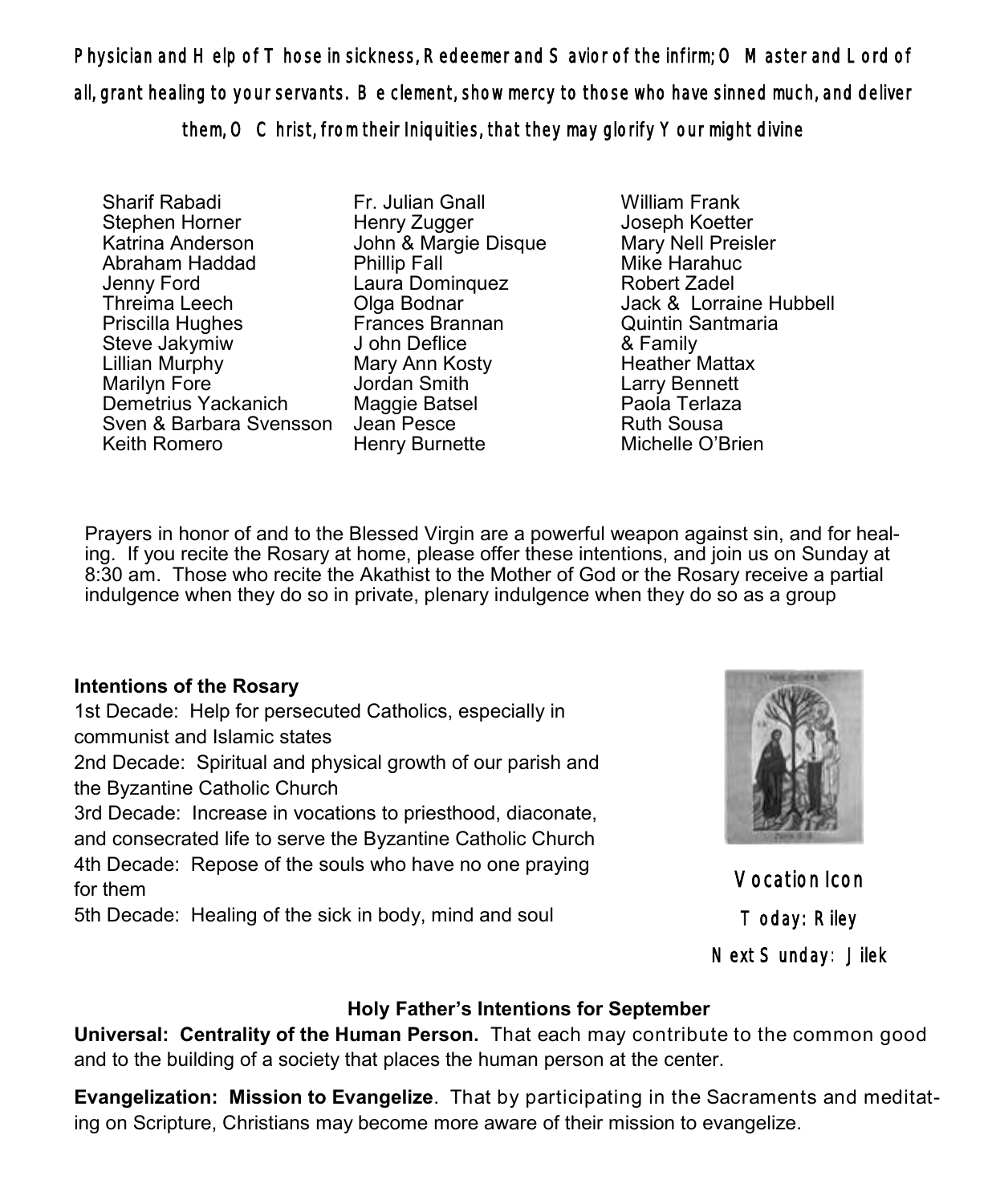#### **Sincere heartfelt THANK YOU** to

OLPH Helpers , parishioners and friends for your thoughtfulness , kind wishes and gifts, and a wonderful social on the occasion of the 2nd anniversary of my priestly ordination. I LOVE YOU!!!

#### **!!!Attention Parish Family!!!**

Fr Artur will be on vacation Monday September 19 through Saturday September 24. For emergency please, call Fr Chris at 505-256-1787. Thank you!

**Today we celebrate** an important event in our parish life as we seek to grow in "Communion with God" by beginning our new catechetical year. The children and the adults who teach them have gathered together to pray and to be blessed as they begin this new journey of faith. In a special way today we ask God to grant to His servants, our students, our teachers, and ourselves the grace to grow in our communion with Him.

### **Project Defending Life is starting once again 40 Days for Life this Fall 2016**

From September 28 through November 6, you are invited to join other Christians from 40 Days for Life - 40 days of prayer and fasting for an end to abortion.

YOU are also invited to stand and peacefully prey during a 40-day vigil in the public right-ofway outside Planned Parenthood, 701 San Mateo NE, and also to help spread the word about this important community outreach. **OUR PARISH FAMILY IS SCHEDULED TO PRAY AND WITNESS THE CULTURE OF LIFE IN FRONT OF PLANNED PARENHOOD ON FIR-DAY SEPTEMBER 30TH AND FRIDAY NO-VEMBER 4TH.**

If you would like more information - and especially if you would like to volunteer to help, please contact: Project Defending Life at 505-266-4100 or see [www.defendinglife.org T](http://www.defendinglife.org)HANK YOU!!!

| DATE | <b>READER</b>           | <b>TROJCA</b> | <b>GREETER</b> | <b>COUNTER</b>                       | <b>HOST</b> |
|------|-------------------------|---------------|----------------|--------------------------------------|-------------|
|      | Sept. 25  Michael Wells | Soriah Chavez | Luba Kmetyk    | Cindy Loescher Sena<br>Barbara DeLap |             |

### **Barbara's Hall Report**

The Perpetual Helpers put on a wonderful social to celebrate Father Artur's second anniversary of his Ordination. Yummy unstuffed cabbage rolls, lots of tasty salads, and those decadent pies. Wow! Everyone was impressed with all that food; we even had leftovers.

Thanks Perpetual Helpers. You are perpetually helpful in the kitchen and the hall!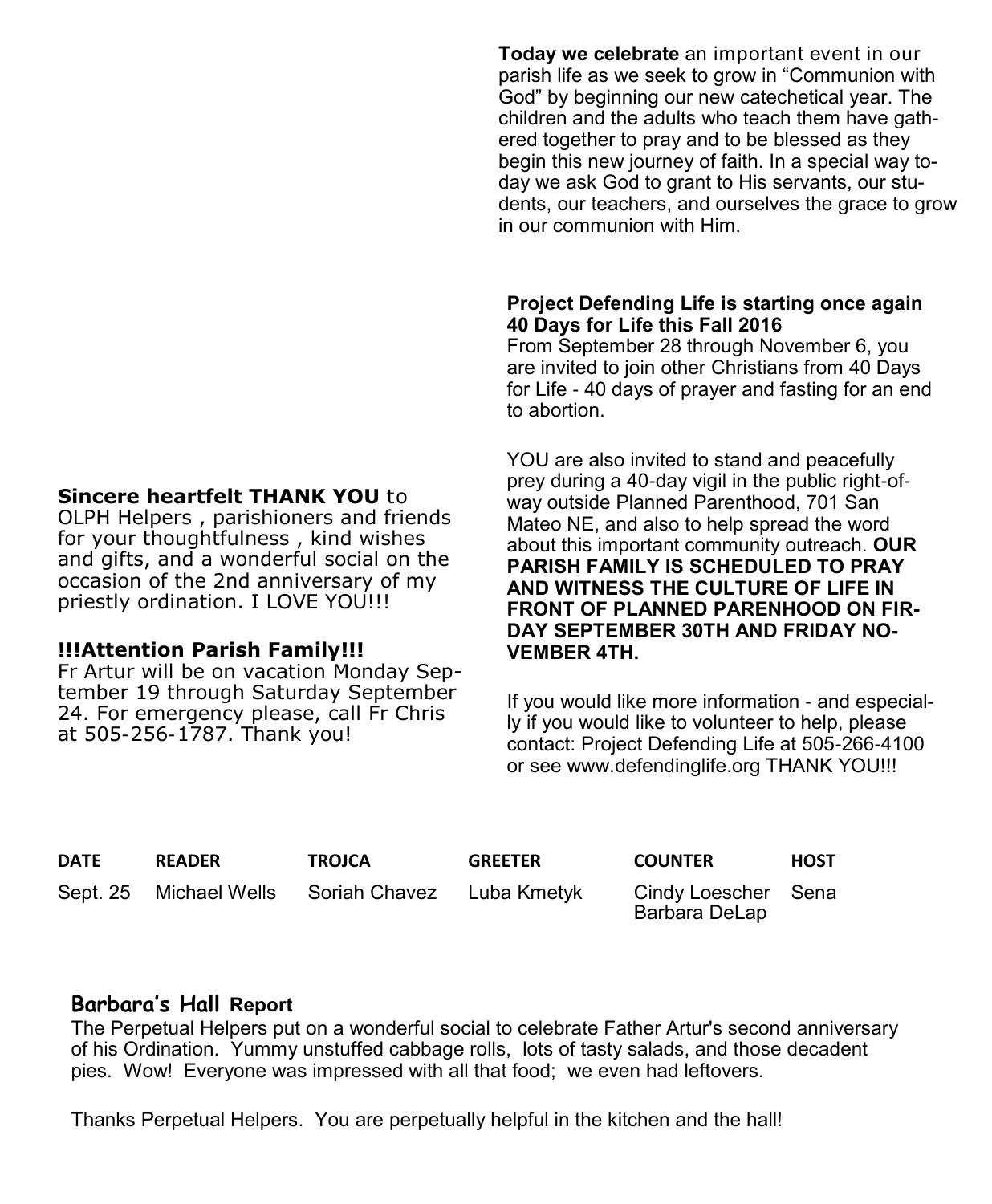### **Coming Events—Mark Your Calendars Now**

| Tuesdays                             | 6:15 pm CAFÉ meeting at UNM                                                           |
|--------------------------------------|---------------------------------------------------------------------------------------|
| September 23, 24<br>Friday, Saturday | Women's Spiritual Enrichment Weekend at the Norbertine Retreat Center                 |
| September 26                         | 10:30 am Senior Shut-ins Outreach                                                     |
| Monday                               |                                                                                       |
| September 30<br>Friday               | 8-10 am 40 Days for Life/OLPH Day of Prayer in front of abortion clinic               |
|                                      | Feast of the Holy Protection/Solemn Holy Day                                          |
| September 30<br>Friday               | 6:00 pm Vigil Divine Liturgy for the feast of the Holy Protection/ Blessing of Litija |
| October 1<br>Saturday                | 9:00 am Divine Liturgy for the feast of the Holy Protection/Mirovanije                |

**DISCOVER GOD'S GAME PLAN MEN 18-35 INVITED TO WEEKEND RETREAT AT SEMINARY** 

**14 - 16 OCTOBER 2016** To be a priest ... don't you have to give up everything - your family, your friends, the things you enjoy? Don't you have to be super holy, super smart, or somehow "different?" "Come and see" if this is the case! The Byzantine Catholic Seminary of Saints Cyril and Methodius is hosting a "Come and See" weekend for men ages 18 to 35 who may be considering a vocation to the priesthood in the Byzantine Catholic Church. The event runs from Friday evening, 14 October through Sunday afternoon, 16 October 2016 at the Seminary (3605 Perrysville Avenue) in Pittsburgh, Pennsylvania. The weekend retreat is free of charge and will include sharing liturgical services and meals with the Seminary community, an introduction to the Seminary formation program, a tour of the Seminary, gatherings with the Seminarians, talks, and a panel discussion.

The retreat is conducted in a "no pressure, no hard-sell" environment. The atmosphere is prayerful, positive, and fraternal. Any man seeking further information or wishing to register for this "Come and See" retreat of discovery is encouraged to contact his vocation director and use the online registration at [www.bcs.edu.](http://www.bcs.edu) Deadline for registrations is the 29th of September.

**Knights of Columbus will be meeting in October, on Monday, October 3, at 7 pm in the parish hall.** Membership is open to all Catholic men, age 18 and up. We do service projects for the parish and those in need, feed the homeless, and work on growing in our Catholic Faith. The Knights is one of the oldest Catholic men's societies**. See a Knight today and ask him for more information:** Jeff Brewer, Dismas Desloge, Mike Fedorowich, Miles Gloetzner, Rich Heinsman, Paul Hunt, Brook Jilek, James Larkin, Dan Riley, Steve Preisler, Kendrick Sena, Sven Svensson, Michael Wells.

**A water color show at UNM Hospital**, featuring 20 original paintings by our parishioner Beverly Forrest opens tomorrow August 29 - September 30. Reception is September 9th, 4 - 6 pm. The gallery is open 8am - 6pm Monday - Friday and is located at UNMH 5th floor Ambulatory Care Center. Please, join us. Thank you.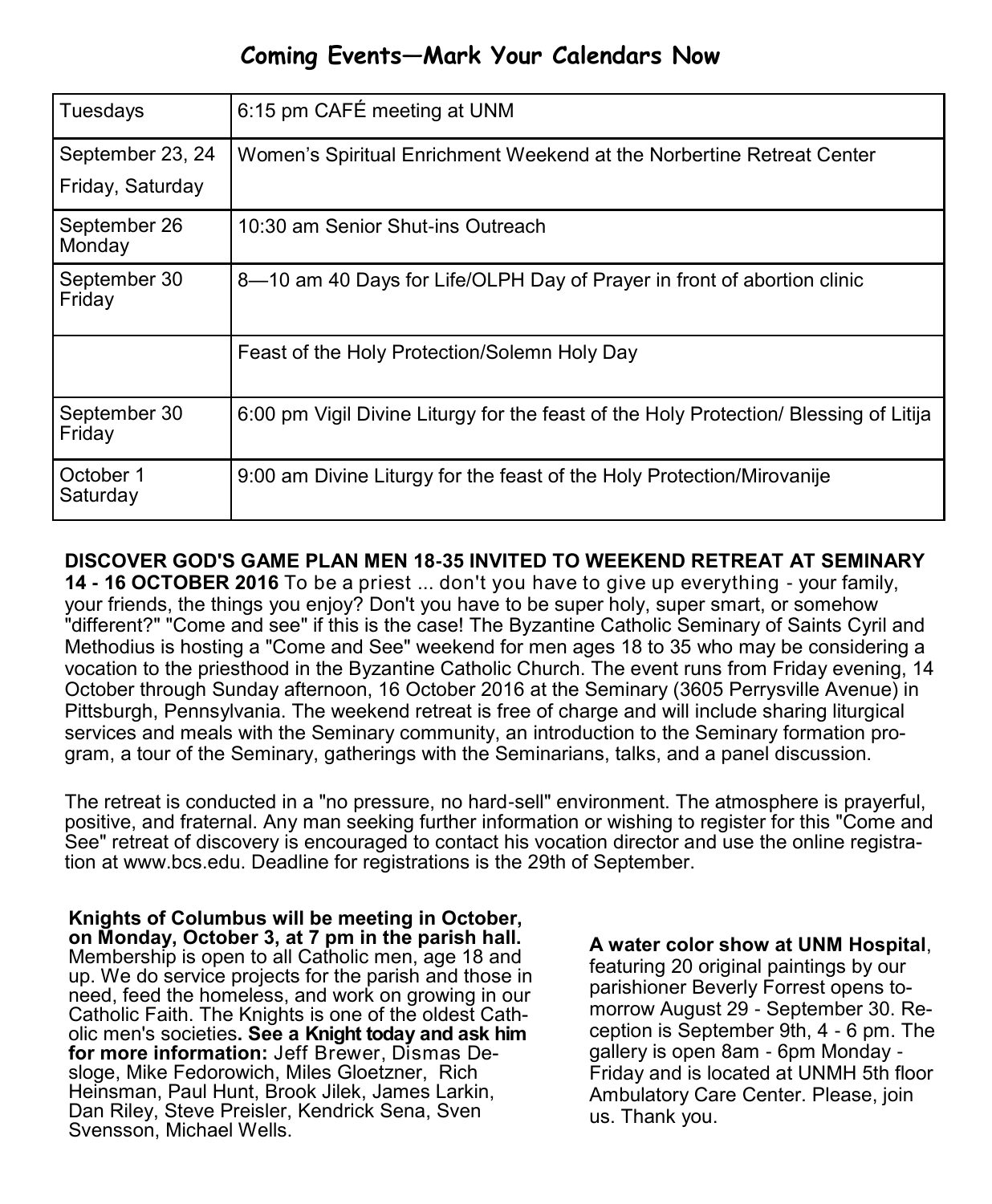### **THE HISTORY OF CATECHETICAL SUNDAY**

Catechetical Sunday has its roots in a 1935 Vatican publication "On the Better Care and Promotion of Catechetical Education", a document that asks every country to acknowledge the importance of the Church's teaching ministry and to honor those who serve the Christian community as catechists. Beginning in 1971, the USCCB's Department of Education began producing materials to help parishes celebrate the event at the local level. Now the Committee of Evangelization and Catechesis publishes Catechetical Sunday materials each year.

The United States Conference of Catholic Bishops has designated the third Sunday in September as Catechetical Sunday. In the early years of the Twenty-first Century educators of the various Eastern Catholic Churches began to provide posters, prayers, announcements and other related material reflective of the distinctive charisms of Eastern Christians' faith-experience and expression for Catechetical Sunday.

Annual themes have been developed to complement the concept of USCCB guidelines, but with a look and feel in accord with the Eastern Christian spiritual and catechetical tradition. One small point was opting to allow "Catechetical Sunday" to be observed on another date, acknowledging the fact that the "third Sunday in September" may be inconvenient for some. Some have chosen, for example, to tie the observance to the Feast day of St John the Theologian, September 26 on the Byzantine calendar. This year's theme "Communion with God" focuses on the purpose and goal of catechesis specifically in and through the Divine Liturgy.

### **CATECHETICAL SUNDAY 2016: COMMUNION WITH GOD**

Every Christian receives in Holy Baptism the gift of God's Life, which is lived out most fully in the mystical-liturgical life of the Church.

In the Eastern Christian tradition, the traditional form or method of religious education is liturgical in nature because its main purpose and aim is to incorporate the individual person ever deeper into the mystical life of the Church, the Body of Christ. Catechesis, then, is intimately tied to, founded upon, and directed toward the Liturgy, because it is in the Liturgy that the fullness of Divine Life is revealed and communicated.

### **CATECHETICAL SUNDAY 2016 POSTER**

Catechetical Sunday 2016 Poster is designed to communicate the theme of this year's Catechetical Sunday. The icon of the Mystical Supper is depicted at the bottom of the flyer to reveal the truth that Divine Liturgy is the foundation of our communion with God. The rays which burst forth from the name of God and shine upon the image of the Mystical Supper tell us that in the Divine Liturgy we encounter God Himself and become partakers of the Divine Nature.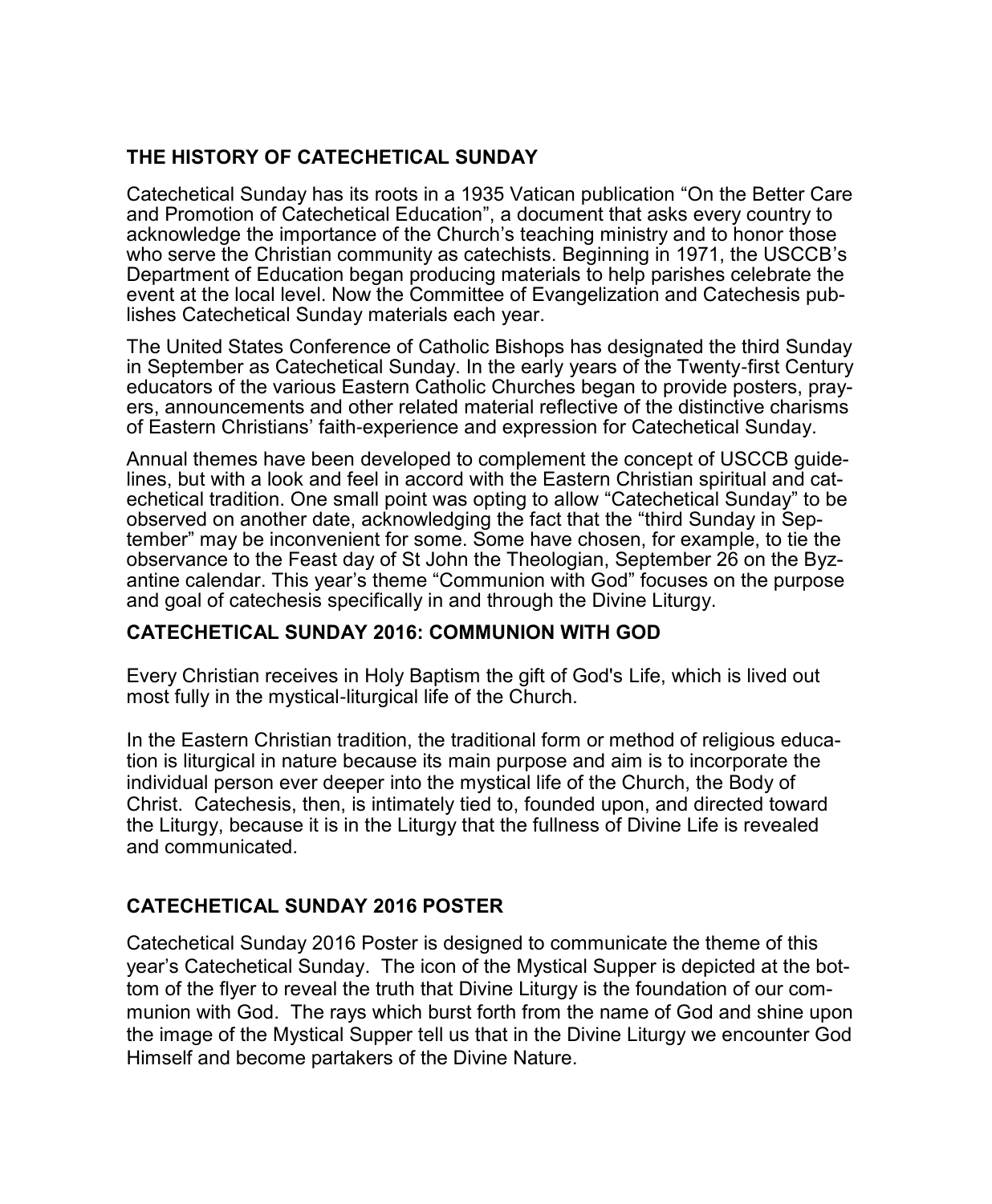# *Saints of the Week*

**September 20** - St Michael of Chernigov and St Eustace - The Golden Horde of the Mongols ruled for 250 years over former Kiev-Rus', a time stilled called the Yoke of the Mongols. in 1245, Prince Michael was ordered to take part in a pagan rite. He refused to give up Christian beliefs, while remaining a loyal subject. The khan ordered his brutal martyrdom along with his counselor Eustace**. This reminds us that there are limits as to what the State can claim from us.** 

**September 23**—Conception of St John the Baptist : Mary and John are the only saints whose conception, birth and death are celebrated liturgically, and this is done in all of the ancient Churches. His birth is on June 24, and this feast of the conception shows that St Elizabeth did not have a perfect nine month pregnancy - **only Our Lord is shown to be in the womb exactly nine months, as a sign of His divinity along with His humanity.**

## **Love and Protection of the Unborn**

The whole mission of the Catholic Church in the world—the theme and purpose and vocation of every institution and every Catholic individual—is *love*.

Why does the Church set up hospitals and adoption agencies and soup kitchens? Why have whole orders of nuns been founded to care for the elderly or the sick? Why did St. Damien offer to go to spend his last years serving in a leper colony in Hawaii? Why did Mother Teresa establish homes for men dying of AIDs?

It's not for money. It's not for recognition. It's not a plan to increase our numbers and our social influence. It's not even because the Church is committed to taking care of her own. It matters not at all to any of these institutions or individuals whether the people they're serving are Catholic. They don't have to be Catholic. They can even be anti-Catholic. We don't do it for ourselves; we do it for love.

We do it because we understand that each and every person is made in the image and likeness of God. Each, no matter how small or weak or wounded or messed up, is completely unique and infinitely precious.

We understand that **all** human life ----including every child in the womb-----is a gift to be received, cherished, and *served*, not abused, not manipulated, not degraded, not destroyed.